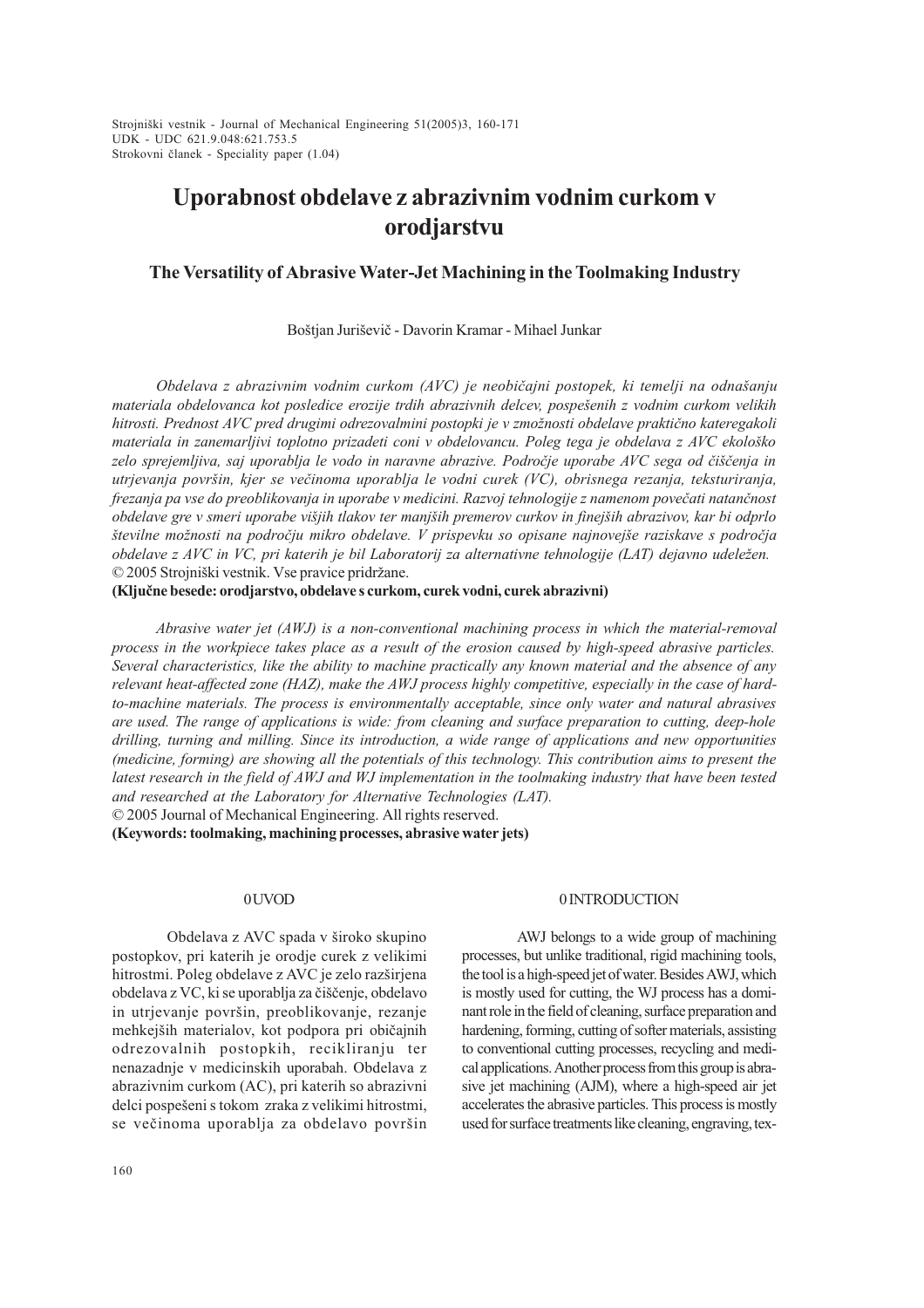(èièenje, teksturiranje, graviranje, poliranje). Skupne lastnosti obdelav s curkom z velikimi hitrostmi so velika koncentracija energije, odsotnost toplotno prizadete cone v obdelovancu ter majhne sile na njem. Vsi navedeni postopki so mehanski, orodje (curek) pa se neprestano obnavlja.

Za obdelavo trših materialov, uporabljenih v orodjarstvu je najbolj primerna obdelava z AVC, kateri bo v nadaljevanju posvečene največ pozornosti. Po kratkem pregledu razvoja postopka obdelave z AVC so v nadaljevanju predstavljena osnovna naèela delovanja. Sledi pregled podroèja uporab ter smeri nadaljnjega razvoja tehnologije. Na koncu so podani sklepi z razpravo o možnostih uporabe postopka predvsem na podroèju orodjarstva.

Namen predstavljenega prispevka je prikazati možnosti za uporabo AVC in VC na podroèju orodjarstva, ne le pri izdelavi orodij, ampak tudi pri naèrtovanju tehnologije preoblikovanja. Izkazalo se je, da se lahko predstavljena tehnologija uporabi pri izdelavi prototipov pri preoblikovanju ploèevine, èemur bo posveèena posebna pozornost.

## 1 RAZVOJ POSTOPKA

Postopek obdelave z AVC je bil razvit v zgodnjih osemdesetih letih prejšnjega stoletja iz postopka obdelave z VC. Izkazalo se je, da lahko curek pare ali stisnjenega zraka pri poškodbah napeljav prereže leseno palico [1] ter da vodne kapljice lahko poškodujejo površino kril na letalu [2], kar je privedlo do prve uporabe VC v industrijske namene [3]. Dejansko pa prve uporabe VC v rudarstvu segajo na zaèetek 20. stoletja [4]. Leta 1983 je bil izdelan in patentiran prvi tržni sistem za obdelavo z AVC [5], kjer so z dodajanjem abrazivnih delcev v VC omogoèili obdelavo praktièno vseh materialov.

Od takrat je razvoj postopka obdelave z AVC hitro napredoval in je dandanes eden izmed najobetavnejših. Leto kasneje je bil razvit prvi suspenzijski sistem, ki se zaradi velike stopnje obrabe komponent in poèasnih odzivnih èasov kjub številnim prednostim (večja energijska učinkovitost, kakovostnejša obdelava, nižji tlaki vode itn.), ni uveljavil v praksi. Slika 1 prikazuje razvoj obdelave z AVC.

turing, and polishing. A common feature of all these jetbased processes is a high energy concentration, small forces on the workpiece and the absence of a relevant HAZ. All these processes are mechanical, and the tool (a high-speed jet) is self renewing during whole of the machining process.

For hard-to-machine materials, as is the case in toolmaking, the AWJ machining process is very appropriate, and will be explained in more details in the following sections. A short overview of the AWJ process will be given, and its working principles will be explained. After a short preview of the applications, and predictions of the further developments and expectations of high-speed jet technology, special attention will be given to the fields of AWJ 3D machining and WJ incremental-forming investigations, which have been performed in our laboratory. Finally, the role of both AWJ and WJ machining process in the toolmaking industry will be described.

The objective of this contribution is not only to show the possibilities of AWJ and WJ machining for tool and die production, but also to point out the possibilities of using this technology in technology planning, such as in the case of sheet-metal forming. An emerging application is WJ incremental sheet-metal forming, which can be used for prototype and small-batch production.

### 1 DEVELOPMENT OF AWJ TECHNOLOGY

AWJ technology was developed in the early 1980s from the WJ process. Earlier, in the 1960s, it was observed that a jet of steam or air in a pipeline leakage could easily cut a wooden beam [1]. In the same period it was also known that high-speed water droplets could damage airplane wings [2]. These findings led to the first uses of high-speed WJs in industrial applications [3], while the first application of WJs in mining began at the start of the  $20<sup>th</sup>$  century [4]. In 1983 the first commercial system, known as injection AWJ, was available [5]. In this system, hard abrasive particles are added to the WJ, which makes it possible to machine practically any material.

Since then the AWJ process has evolved very rapidly, and today it is one of the most promising technologies. A year later, the first suspension AWJ was developed; in this case a suspension of water and abrasive is pressed through a nozzle where a high-speed jet is formed. Even if the suspension system is, in many aspects, (higher efficiency, better machining performance) superior to the injection AWJ system, it is not used so much due to the higher degree of wear of the components and the longer starting and stopping times for the jet. Figure 1 shows the historical development of the WJ and AWJ technologies.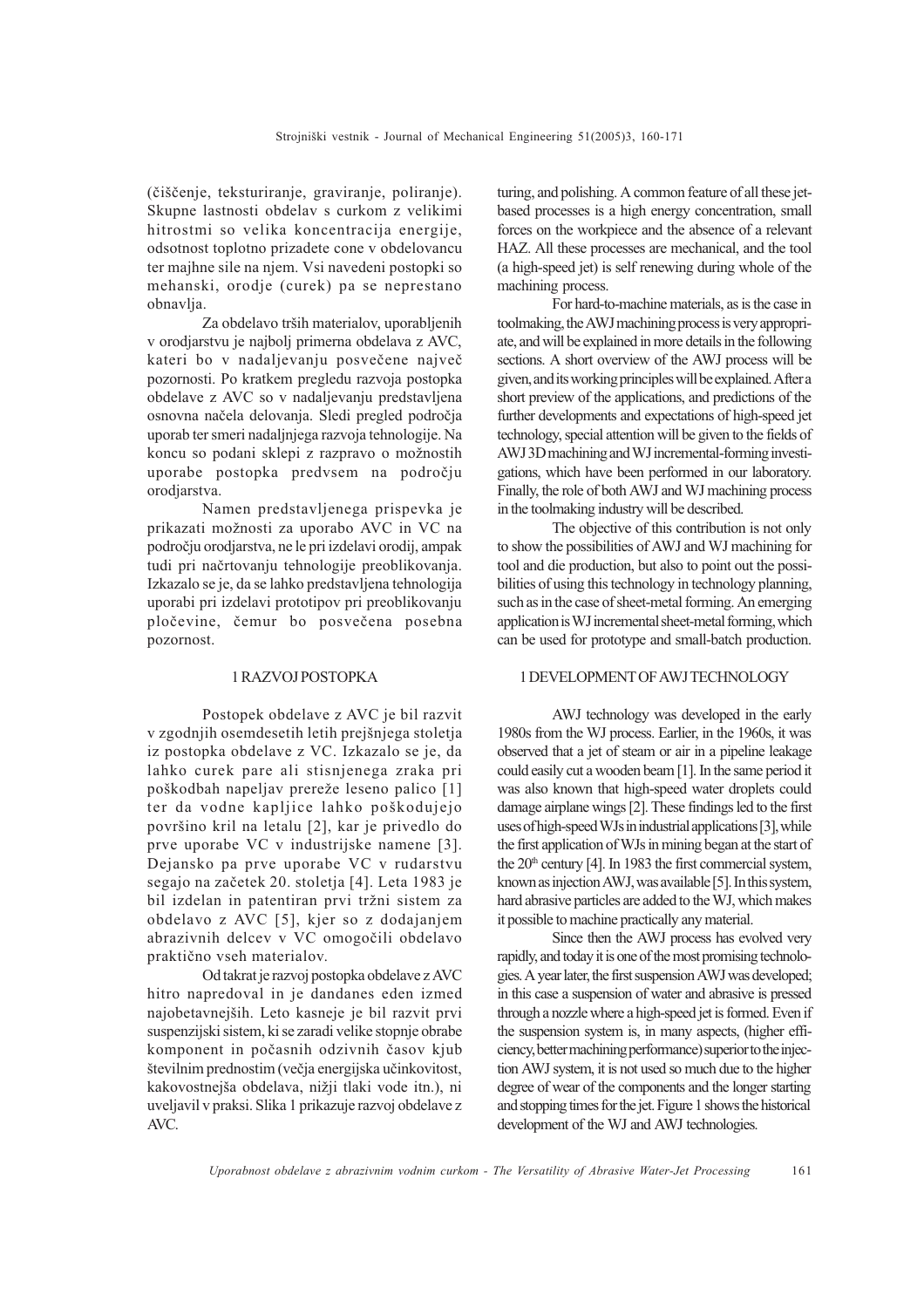

Sl. 1. Razvoj postopka obdelave z VC in AVC Fig. 1. Historical development of WJ and AWJ technology.

Dandanes se najbolj uporabljajo tako imenovani injekcijski sistemi za obdelavo z AVC, katerih naèelo delovanja je podrobneje predstavljen v naslednjem poglavju.

# 2 NAÈELO DELOVANJA INJEKCIJSKEGA SISTEMA Z AVC

Injekcijski sistem za obdelavo z AVC v splošnem sestavljajo: visokotlaèna vodna èrpalka (batna èrpalka ali hidravlièni ojaèevalnik), rezalna glava, sistem za dovod in doziranje abraziva, delovna miza, lovilnik curka po obdelavi ter krmilni sistem, kakor prikazuje shema na sliki 2.

As mentioned before, today, the most common systems are AWJ, the working principle of which is explained in more detail in the next section.

# 2 WORKING PRINCIPLE OF THE INJECTION AWJ SYSTEM

The main components of an injection AWJ system are: a high-pressure water unit (plunger pump or hydraulic amplifier), a cutting head, an abrasive feeding system, a working table, a jet catcher and a controlling unit, as shown in Figure 2.



Sl. 2. Shema sistema za obdelavo z AVC Fig. 2. Main components of an injection AWJ cutting system

162 Juriševič B. - Kramar D. - Junkar M.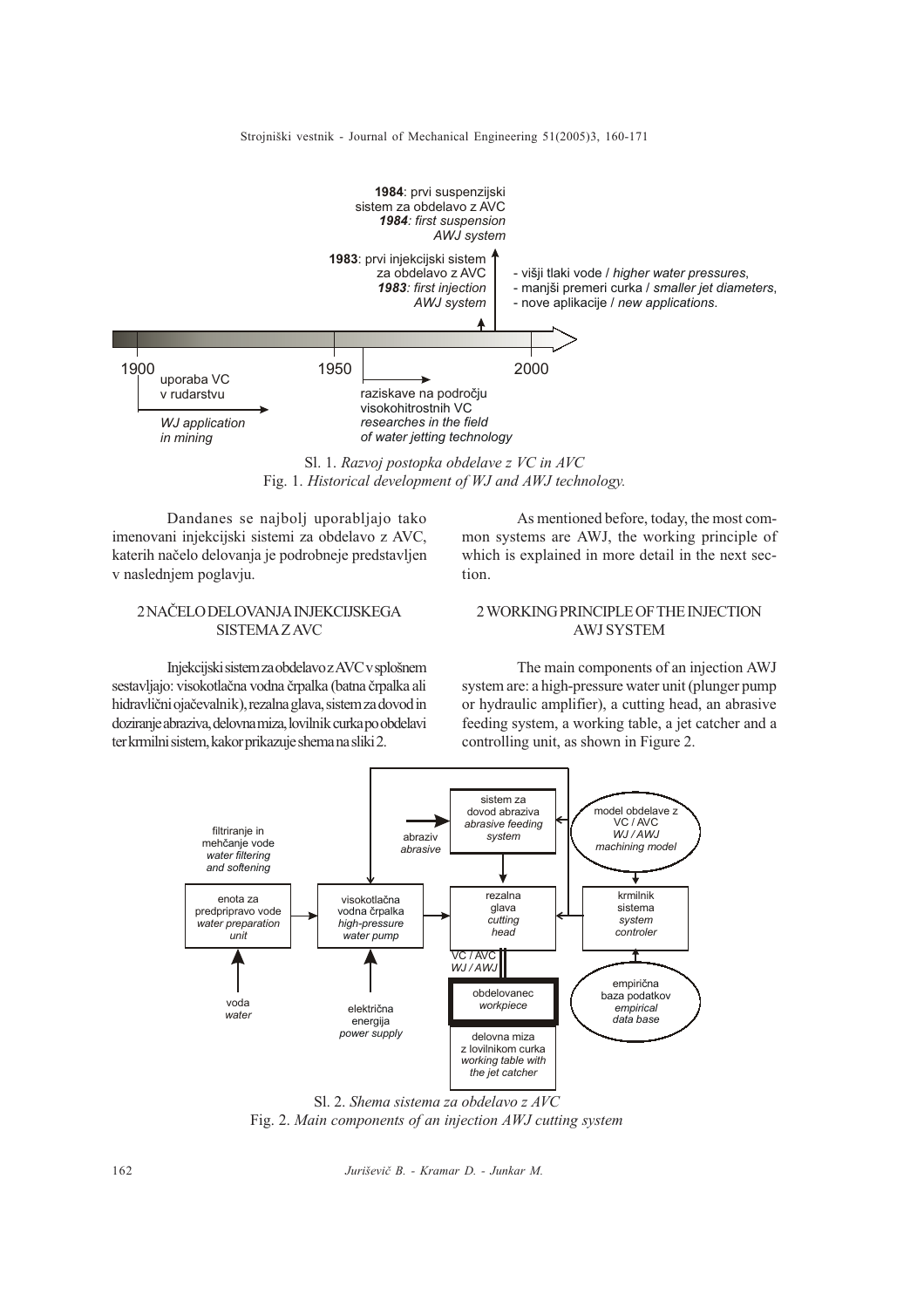Z visokotlaèno èrpalko se tlak vode dvigne na nekaj sto MPa. Danes se za AVC obièajno uporablja tlak 400 MPa, kar je odvisno od uporabe, v prihodnosti pa se bodo najverjetneje uporabljali tlaki do 1000 MPa. V rezalni glavi nastane curek vode z veliko hitrostjo, abraziva in zraka, ki predstavlja orodje. Sama rezalna glava je sestavljena iz vodne šobe, kjer najprej nastane vodni curek z veliko hitrostjo, ki gre skozi mešalno komoro, v katero se dovaja abrazivne delce. Pod mešalno komoro je nameščena fokusirna šoba, kjer se abrazivni delci pospešujejo do hitrosti, ki omogočajo odnašanje materiala obdelovanca. Zaradi VC z veliko hitrostjo se ustvari podtlak, kar ima za posledico vsesavanje zraka skozi dovod abraziva. Tok zraka ima pomembno funkcijo prenosa abraziva v mešalno komoro in začetnega pospeševanja abraziva. Obdelovanec je običajno vpet na delovno mizo, podajalno gibanje pa opravlja rezalna glava (orodje), ki je pritrjena na postavljalni sistem. Celoten sistem za obdelavo z AVC je računalniško krmiljen in nastavlja optimalne obdelovalne parametre (podajalna hitrost, tlak vode, masni tok abraziva itn.). Sila curka je običajno med 10 in 20 N, kar omogoèa preprosto vpenjanje in rezanje kompozitnih materialov in tankostenih struktur brez pokodb. Pri obdelavi z AVC je treba poudariti, da obdelovanec pride v stik z vodo, kar je treba upoštevati pri materialih, občutljivih na vodo.

# 3 PODROÈJE UPORABE TEHNOLOGIJ VC IN AVC

Zaradi svoje enkratne lastnosti obdelave praktièno vseh materialov je AVC vsestransko orodje. Sistemi za obdelavo z AVC omogoèajo tudi obdelavo z VC, kar bistveno razširi področje uporab rezanja na utrjevanje in pripravo površin ter celo na preoblikovanje ploèevine. Na sliki 3 so prikazane uporabe VC in AVC.

V nadaljevanju so predstavljene uporabe AVC in VC, ki so zanimive predvsem na podroèju orodjarstva, tako izdelave orodij kakor tudi pri naèrtovanju tehnologije preoblikovanja. Prikazano je koraèno preoblikovanje ploèevine z VC, izdelava 3D oblik, vrtanje globokih lukenj in odstranjevanje trdih površinskih slojev z AVC.

The water pressure is raised in the high-pressure unit to several hundreds of MPa, depending on the selected application. For AWJ, today, the most commonly used water pressure is up to 400 MPa, but in the future it seems that pressures up to 1000 MPa are very likely to be used. A high-speed AWJ composed of abrasive, water and air is formed in the cutting head, which represents the tool. There is an orifice at the top of the cutting head, where a high-speed WJ is formed. The fully developed WJ passes through the mixing chamber, where abrasive particles are entrained from the abrasive feeding system. The focusing tube is fixed on the other side of the mixing chamber and aligned with the orifice. There the abrasive particles are accelerated to velocities that enable the material-removal process in the workpiece. In the mixing chamber, an under pressure is established as a result of the high-speed WJ, and this initiates an air flow through the abrasive inlet. This air flow has an important role in the acceleration process of the abrasive and in its transportation into the mixing chamber. In most cases the workpiece is fixed on the working table and the jet moves along the contour that has to be cut. The control unit optimally adjusts the process parameters (cutting-head kinematics, water pressure, abrasive mass flow, stand-off distance, impact angle of the jet, etc.). Because the force of the jet is relatively small (in the range of 10 to 20 N), no special clamping systems are required, and the process is adequate for machining composite and hollow structure parts. In the case of machining water-sensitive material, it is important to take into account that the workpiece will come into contact with water.

## 3 APPLICATION FIELDS OF WJ AND AWJ **TECHNOLOGY**

Due to its unique characteristic of being able to machine practically any known material, the AWJ is a multifunctional tool. All commercial AWJs can also be used for WJ machining, which further increases the application fields from cutting to surface preparation, cleaning, forming, etc. Figure 3 shows the application fields of this technology.

From this wide field of application we will further present the incremental forming of sheet metal with a WJ, the machining of 3D features, small deephole drilling and decoating or hard-top-layer removing with the AWJ. All these applications have tremendous potential in the toolmaking industry for producomg tools and for technology-planning purposes.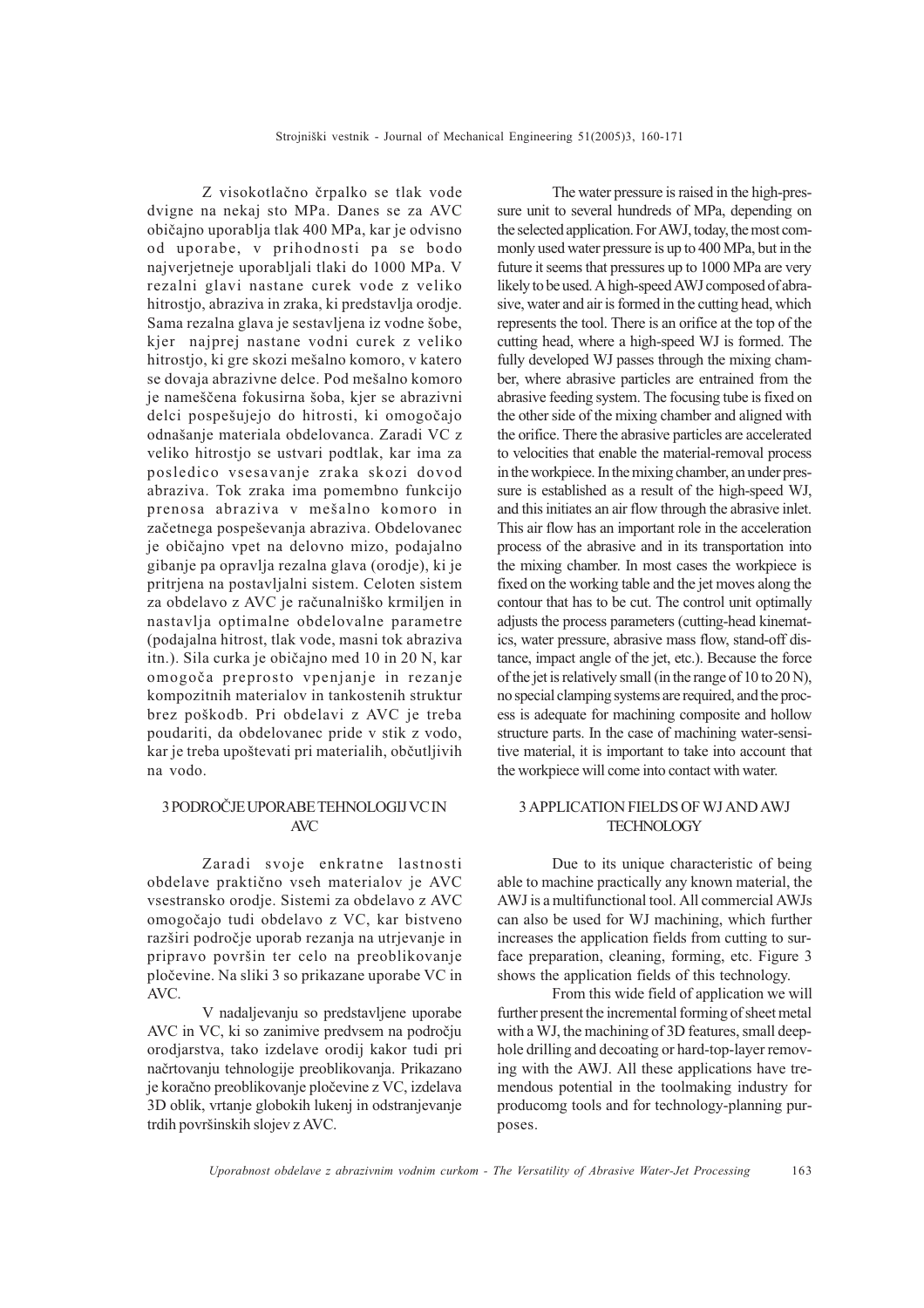#### Strojniški vestnik - Journal of Mechanical Engineering 51(2005)3, 160-171



Sl. 3. Uporabe obdelave z VC in AVC Fig. 3. Application fields of AWJ and WJ technology

#### 3.1 Koraèno preoblikovanje z VC

Na podroèju preoblikovanja smo opravili raziskavo možnosti uporabe VC z velikimi hitrostmi za koraèno preoblikovanje ploèevine [6]. Prvi rezultati so pokazali, da se lahko VC uporabi kot orodje, ki s primerno nastavitvijo parametrov postopka preoblikuje ploèevino v poljubno obliko. Na sliki 4 je prikazan rezultat poskusa koraènega preoblikovanja aluminijaste ploèevine debeline 0,3 mm. Izkazalo se je, da je v material mogoče vnesti plastične deformacije, ne da bi se pri tem poškodovala površina obdelovanca.

Že samo rezanje z AVC je zelo uporabno pri izdelavi rondel in preizkušancev na področju preoblikovanja ploèevine. Cene obièajnih sistemov

#### 3.1 Incremental sheet-metal forming with a WJ

In the field of forming we made a feasibility study of incremental sheet-metal forming with a highspeed WJ [6]. The first results are extremely encouraging and show that it is possible to form sheet metal with a desired shape by using a WJ with the proper process-parameters setup. Figure 4 shows one of the first results of incremental sheet-metal forming of a 0.3-mmthick aluminum alloy plate. By using a WJ as a forming tool it is possible to put plastic deformations in the material without damaging the workpiece surface.

AWJs are already widely used as cutting tools in sheet-metal forming, especially in prototype development and for material-testing purposes. Today, a commercial system for AWJ cutting costs be-



Sl. 4. Koračno preoblikovanje pločevine z VC [6] Fig. 4. Incremental sheet-metal forming with a high-speed WJ [6]

164 Juriševič B. - Kramar D. - Junkar M.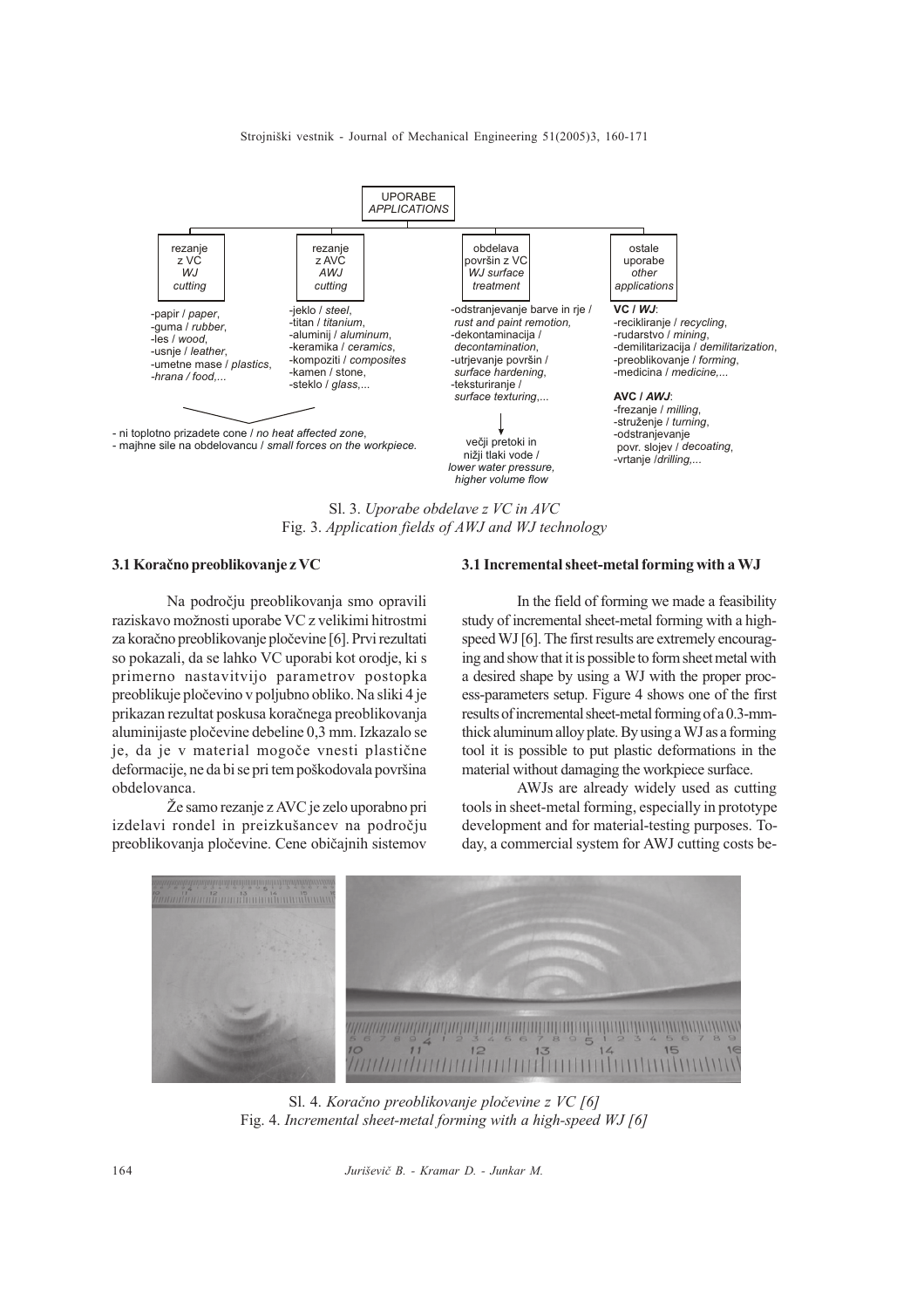Strojniški vestnik - Journal of Mechanical Engineering 51(2005)3, 160-171



Sl. 5. Kombiniran sistem za rezanje z AVC in koraèno preoblikovanje z VC [6] Fig. 5. Combined system for AWJ cutting and WJ incremental forming [6]

za obdelavo z AVC se gibljejo med 150 in 300 tisoè evrov. Za nadgradnjo takega sistema v sistem, ki bi omogoèal tudi koraèno preoblikovanje bi bilo treba vložiti še nadaljnjih 50 do 100 tisoč evrov, ker je za preoblikovanje potrebna èrpalka z veèjim pretokom vode. Primer take nadgradnje je prikazan na sliki 5, kjer je poleg obièajne glave za rezanje z AVC pritriena še dodatna glava za koračno preoblikovanje z VC.

Sistem, prikazan na sliki 5, omogoèa rezanje in koraèno preoblikovanje ploèevine, kar je zelo uporabno predvsem v prototipnih in majhnih serijah ter pri raziskavah in naèrtovanju tehnologije preoblikovanja ploèevine.

## 3.2 Izdelava 3D oblik z AVC

Pri izdelavi orodij je poleg 2D oblik treba narediti številne 3D oblike v težko obdelovalne materiale. V ta namen smo opravili raziskavo uporabnosti AVC ter primerjavo z drugimi primernimi postopki, to so žična erozija, lasersko rezanje ter frezanje z velikimi hitrostmi [7]. Doloèili smo dva naèina obdelave. Prvi naèin vsebuje obdelavo oblik, ki se lahko izdela brez nadzora penetracije AVC, ter jo poimenovali 2,5D obdelava. V drugo skupino smo uvrstili obdelavo tistih oblik, pri katerih je treba nadzorovati globino penetracije curka, kar smo oznaèili kot 3D obdelavo.

Pri 2,5D obdelavi z AVC je treba upotevati doloèene znaèilnosti postopka, to sta tween 150 and 300 thousand euros. To upgrade such a system in order to have a combined cutting and incremental forming system, an additional investment of 50 to 100 thousand euros is required. For such an application, an additional forming head and water pump are needed, because for forming operations a pump with a higher water-flow rate is required. This kind of combined system is shown in Figure 5, where besides an AWJ cutting head, a head for incremental forming is placed.

The system shown in Figure 5 is very useful for prototype and small-batch production, but also as a powerful tool for technology planning in the field of sheet-metal forming, where the development time can be drastically reduced.

## 3.2 Machining of 3D features with an AWJ

In the toolmaking industry, as well as 2D, many 3D features are also commonly encountered, which have to be machined in hard-to-machine materials. In order to define the possibilities of AWJ in the toolmaking industry, we made a comparison with highspeed milling, wire EDM and laser cutting [7]. We have defined two types of machining, 2.5D and 3D. In the first case we controlled the process in two directions, while in case of 3D machining we also controlled the depth of penetration of the AWJ in the workpiece.

In 2.5D machining some characteristics of the AWJ process, like the taper of the cut and the curvature of the cutting front, have to be taken into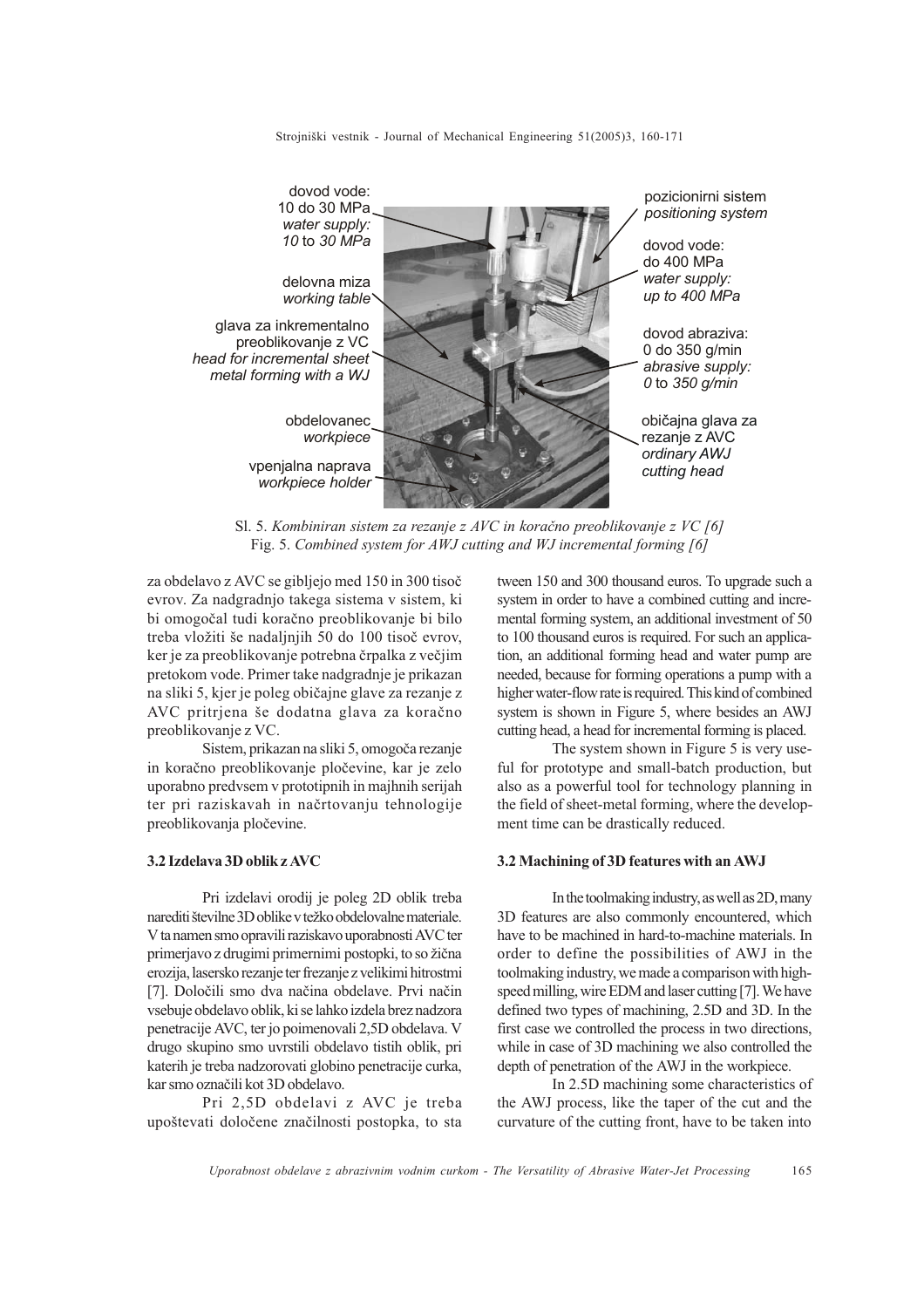Strojniški vestnik - Journal of Mechanical Engineering 51(2005)3, 160-171



Sl. 6. Izdelava 2,5D oblik z AVC [7] Fig. 6. Machining of 2.5D features with a AWJ [7]

stožčasta oblika reza in ukrivljenost rezalnega čela v obdelovancu. Slednje je še posebej pomembno pri spremembah smeri obdelave. Na sliki 6 so prikazane 2,5D oblike, izdelane z AVC.

2,5D oblike na sliki 6 so bile, zaradi primerjave z drugimi postopki, izdelane tudi z žično erozijo in rezkanjem z velikimi hitrostmi. Iz študije je bilo razvidno, da običajni sistemi za rezanje z žično erozijo ne omogoèajo izdelave posameznih oblik, v primeru rezanja z velikimi hitrostmi pa so potrebna številna prevpenjanja.

Bistveno bolj zahtevna je izdelava 3D oblik, kjer je treba nadzorovati globino penetracije AVC v obdelovanec. To je mogoče izvesti s krmiljenjem parametrov postopka med samo obdelavo ter z ustrezno kinematiko AVC vzdol obdelovanca. Primer 3D oblik je podan na sliki 7, kjer sta bila z AVC izdelana pravokotna žepa v aluminij in jeklo.

V obeh primerih se je postopek obdelave z AVC izkazal kot primerna tehnologija, predvsem zaradi zmožnosti obdelave praktično kateregakoli account. It is very important to know how much the cutting front is curved and take appropriate control actions, especially when cutting corners. Figure 6 shows some 2.5D features made by AWJ.

To compare the AWJ process with other processes, the features in Figure 6 were also machined by wire EDM and high-speed milling. It was observed from these studies that a standard wire EDM system cannot machine all the features, and in the case of high-speed milling, some overclamping of the workpiece would be required.

3D features are much more complicated to machine, where the depth of penetration of the AWJ in the workpiece has to be controlled. The depth-of-penetration control can be executed using the appropriate kinematics or by optimal control of the process parameters. As a case study we machined two rectangular pockets in aluminum alloy and steel, as shown in Figure 7.

In both cases, 2.5D and 3D AWJ machining proved itself as a useful technology in the toolmaking industry for its unique capability to machine practically any kind of material. Furthermore, no relevant HAZ is present on the machined surface. Taking into account



Sl. 7. Izdelava 3D oblik z AVC [7] Fig. 7. Machining of 3D features with a AWJ [7]

166 Juriševič B. - Kramar D. - Junkar M.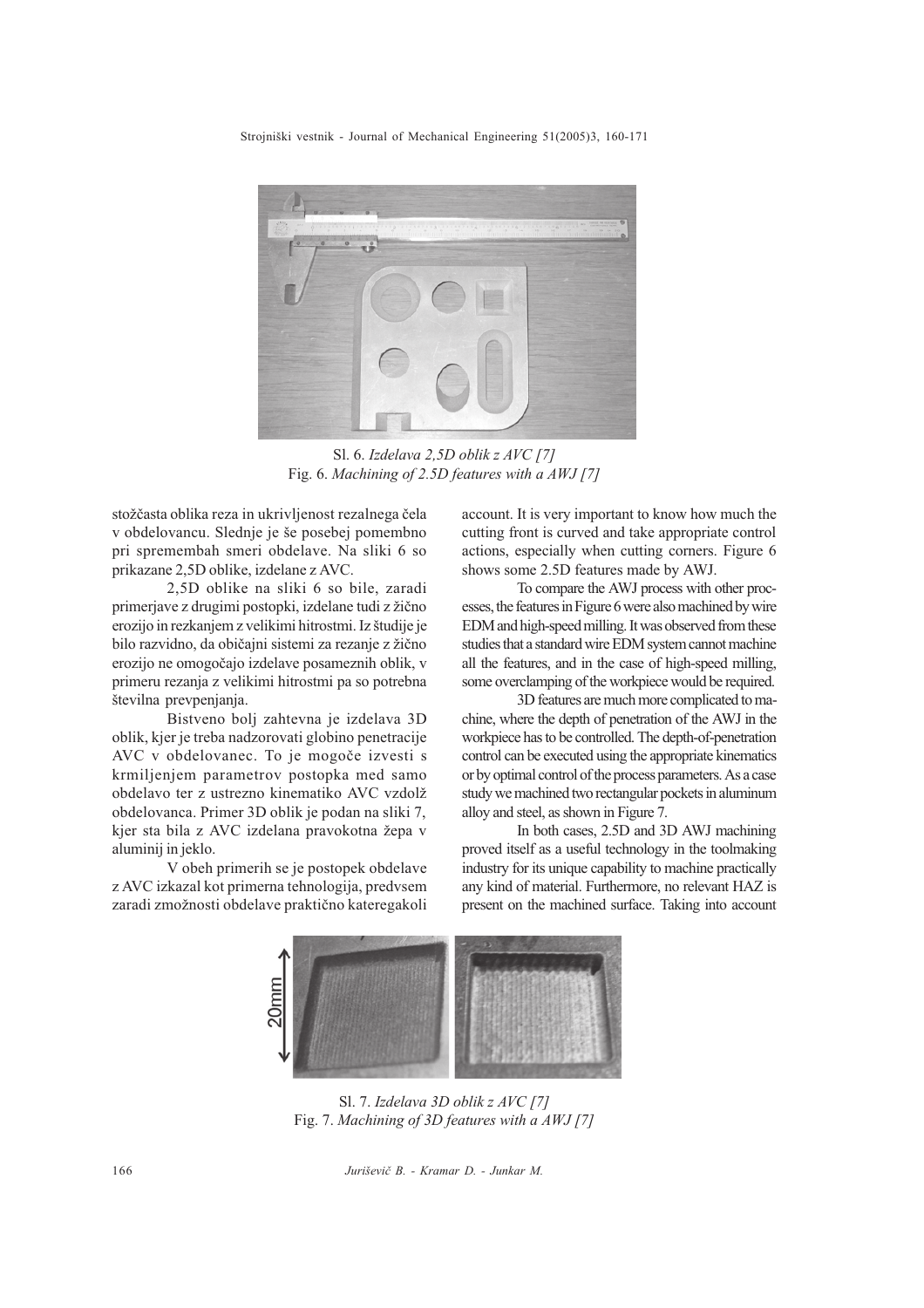materiala ter odsotnosti toplotno prizadete cone. Z nadaljnjim razvojem ima obdelava z AVC veliko možnosti za nadomestitev že uveljavljenih tehnologij na podroèju orodjarstva.

#### 3.3 Vrtanje majhnih in globokih lukenj z AVC

V orodjarstvu, še posebej pri izdelavi kalupov za brizganje, se pojavlja veliko povpraševanje po izdelavi majhnih globokih lukenj v materiale, ki jih drugače težko obdelujemo. Navadno v takih primerih uporabljamo elektroerozijo, laser in elektronski snop. Slaba stran vseh teh postopkov je, da na površini luknje povzročajo toplotno vplivno obmoèje (TVO). V primeru vrtanja z AVC je TVO praktièno zanemarljivo. Izvedena je bila raziskava [8], pri kateri smo opazovali vpliv parametrov postopka na obliko izvrtane luknje v aluminij in v orodno jeklo OCR 12 (utrjeno in neutrjeno). Slika 8 prikazuje rentgensko fotografijo izvrtanih lukenj.

AVC omogoèa vrtanje v vsak material. Celo v steklo, ki se uporablja kot akustièni izolator v notranjosti stavb. Primer take uporabe je prikazan na sliki 9, kjer so luknje s premerom manj kot 1 mm zvrtane v steklo debeline 5 mm.

Glavni problem pri vrtanju lukenj z AVC v steklo je zanesljivost postopka. Zahteva naroènika je izvrtati do 40.000 lukenj na kvadratni meter steklene plošče. V primeru napake na eni sami luknji nastane izmeèek. Najbolj pogost vzrok za napako je zamašitev dotoka abraziva. V takem primeru sama voda razbije steklo na mestu, kjer bi morala biti luknja.

all of these facts, it can be concluded that by using AWJ instead of other processes, complex features in materials with advanced properties can be machined much better, more safely, and more quickly.

### 3.3 AWJ small and deep hole drilling

In the toolmaking industry, especially in the production of molding tools, there is a big demand for the machining of small deep holes in hard-tomachine materials. For small- and deep-hole drilling in such materials EDM, laser and electron-beam machining (EBM) are normally used. The weak point of all these processes is that they produce a HAZ on the surface of the hole. In the case of AWJ drilling the HAZ is practically irrelevant. A study was carried out [8] where the influence of the process parameters on the hole shape drilled in aluminum alloy AlMg1SiCu and steel OCR12 (hardened and non hardened) was observed, as shown in Figure 8.

Using AWJ, holes can be drilled in any material, even in glass, which can be used as acoustic isolation in buildings. An example of this application is shown in Figure 9, where holes of less than 1 mm in diameter are drilled in 5-mm-thick glass.

The main problem of drilling in glass for this application is the reliability of the process. The customer requirement is to drill up to 40,000 holes on 1 square meter of glass plate. If just one of these holes is not machined well, a useless product has been made. The most common reason for this is abrasive jamming. This problem happens when the water alone breaks the glass in the place where the hole was meant to be.



Sl. 8. Rentgenska slika v aluminij izvrtanih lukenj [8] Fig. 8. An X-ray photograph of holes drilled in aluminum alloy [8]



Sl. 9. Luknje, vrtane z AVC v 5 mm debelo steklo Fig. 9. Holes drilled by AWJ in 5-mm-thick glass

Uporabnost obdelave z abrazivnim vodnim curkom - The Versatility of Abrasive Water-Jet Processing 167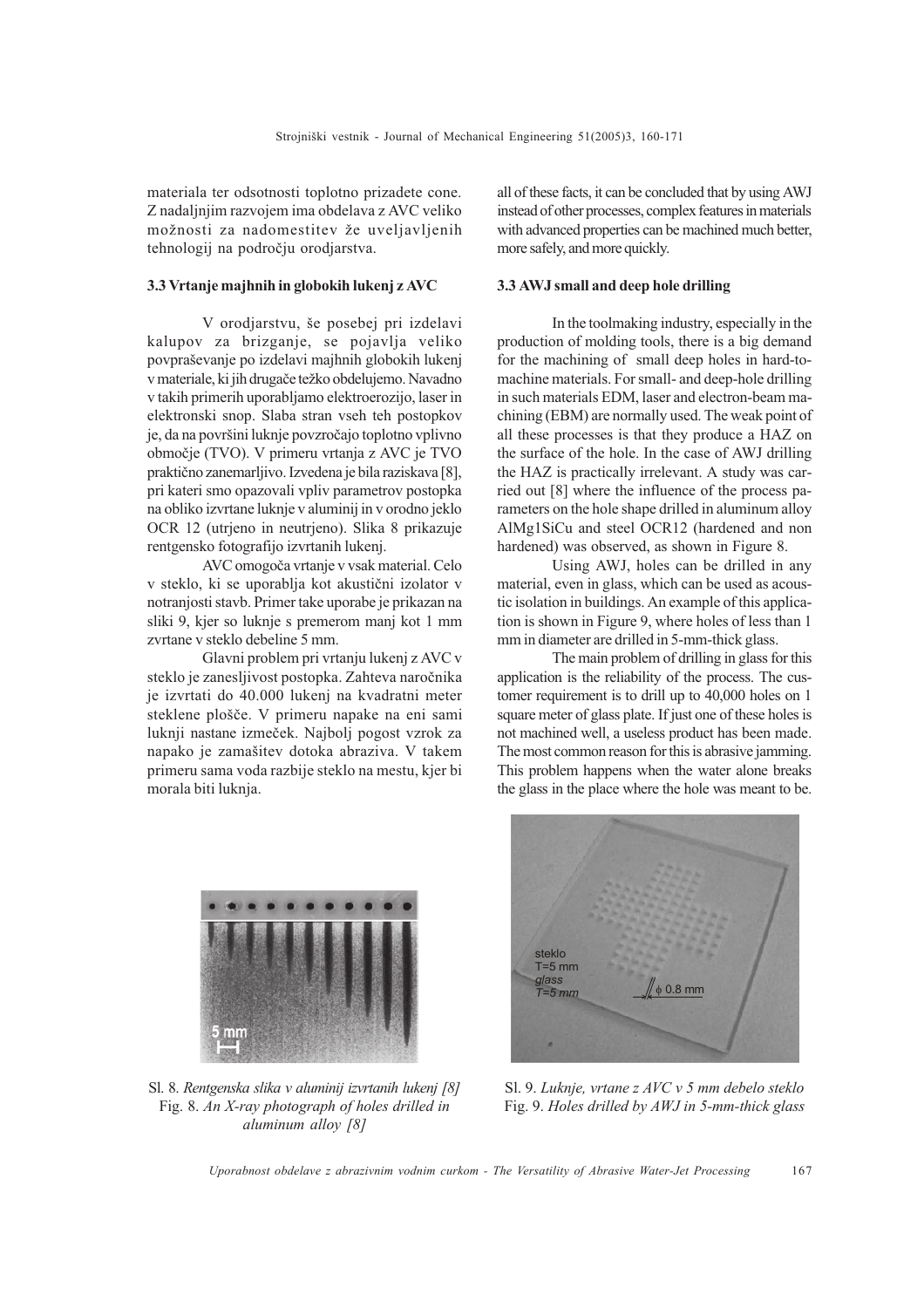#### 3.4 Odstranjevanje utrjenih površinskih slojev

V primeru obnove obrabljenega orodja za hladno utopno kovanje je problematičen utrjen povrinski sloj, ki ga je treba odstraniti. Obièajno to izvajamo z rezanjem z velikimi hitrostmi s posebno trdimi nanosi na rezkalnem orodju. Tudi pri takih rezalih je opazna obraba. Za odstranitev utrjenega sloja s površine 400 kvadratnih mm poškodujemo ali uničimo kar nekaj rezkalnih orodij, kar nanese skupaj s stroški obdelave te povrine okrog 400 evrov, za to pa porabimo več ko dve uri. Odstranjevanje utrjenih površinskega sloja takega orodja z AVC je prikazano na sliki 10 in je bilo izvedeno v LAT. V tem primeru smo porabili manj ko 1 uro èasa, obdelava pa je stala okrog 150 evrov.

### 3.4 Decoating of hard surface layers

The hard layer on a worn cold forging tool is always difficult to remove when the renewing of such a tool is planned. Conventionally, this is done by high-speed milling with an extra-hard-coated tool. Even with such a tool, however, rapid wear is present. To remove the hard coating from a 400-square-mm area, several milling tools are damaged or destroyed, together with the machining costs of around 500 euros, and it takes more than two hours to complete the process. The decoating with AWJ of such a tool, shown in Figure 10, was performed in LAT. In this case it takes less than 1 hour and costs about 150 euros.



Sl. 10. Odstranjevanje trdih površinskih slojev na obrabljenem orodju za hladno kovanje Fig. 10. Decoating of hardened layer on a worn cold-forging tool

# 4 RAZVOJ NA PODROÈJU OBDELAVE S CURKI Z VELIKIMI HITROSTMI

Razvoj na podroèju obdelave s curki z velikimi hitrostmi, kamor spadata AVC in VC, gre v dveh smereh. Na področju gradbeništva je v velikem vzponu uporaba VC za čiščenje ter AVC za rušenje ter rezanje in vrtanje armiranega betona. Druga smer razvoja pa gre v smeri izboljšanja natančnosti obdelave, miniaturizacije izdelkov ter veèosne obdelave.

Slednje je za podroèje orodjarstva bistveno bolj zanimivo. V zadnjem èasu so na voljo vodne èrpalke, ki omogoèajo tlake do 690 MPa, razvijajo pa se nove s tlaki do 900 MPa in veè [9]. Na podroèju

## 4 FURTHER DEVELOPMENTS IN THE FIELD OF HIGH-SPEED JET TECHNOLOGY

The developments in the field of highspeed jet technology, where the AWJ and WJ have a dominant role, goes in two main directions. In the field of civil engineering and construction WJs are used for cleaning and surface treatment, while AWJs are used for demolition, cutting and drilling of armored concrete. The other direction is the development of multi-axes high-precision machining systems to be used in the field of micro-machining.

From the toolmaking point of view, the developments in the direction of miniaturization are very interesting. The new water-pressure units can reach pres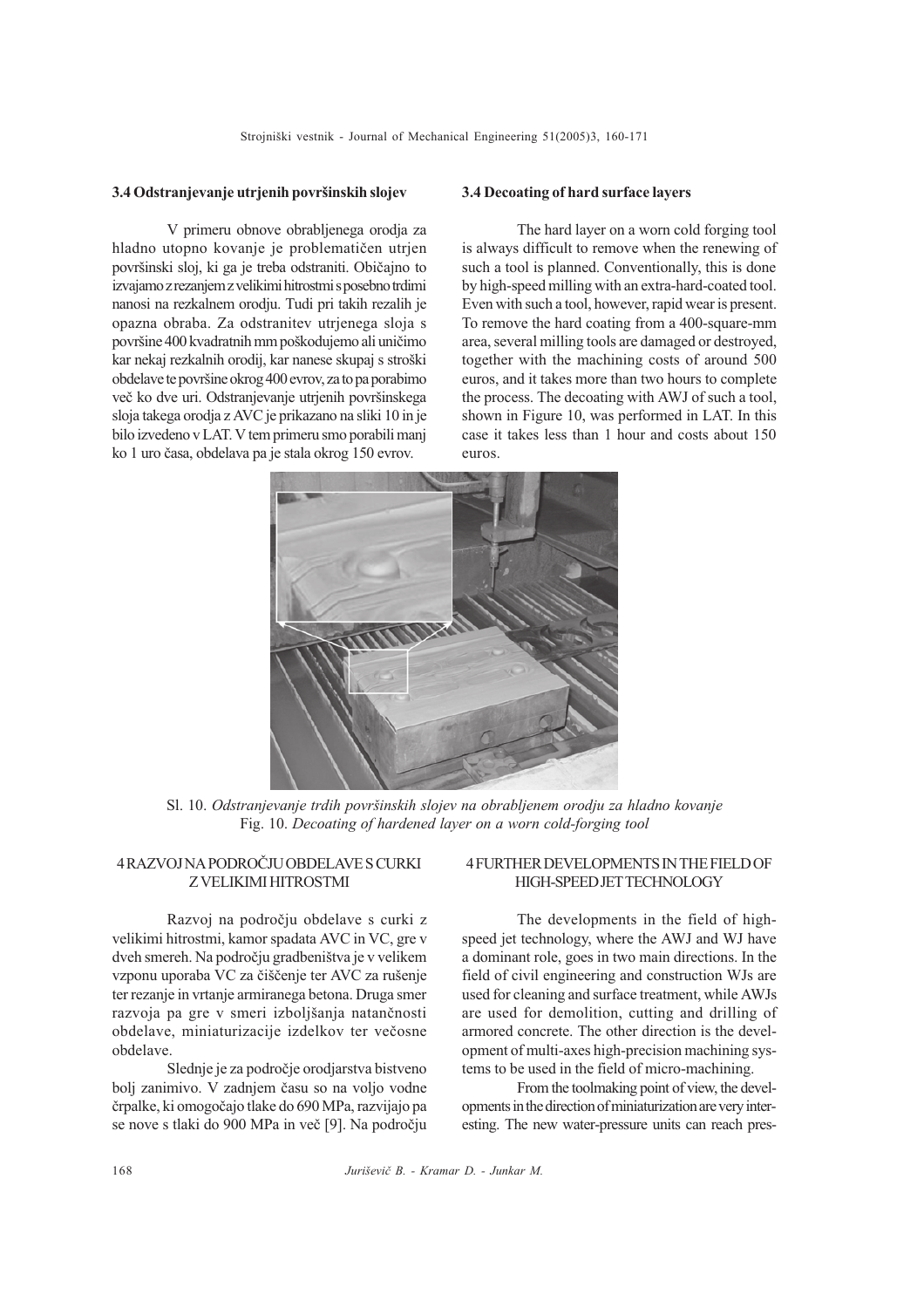razvoja rezalnih glav se intenzivno iščejo nove rešitve, ki bi omogočale AVC z boljšimi obdelovalnimi lastnostmi. Premeri AVC se manjajo, obstajajo že curki s premerom 50 mm, razvijajo se abrazivi s premerom nekaj nm [10]. Z namenom izboljšati obdelovalne lastnosti AVC so bile opravljene raziskave na podroèju dodajanja polimerov v vodo [11]. Veliko pozornosti pa se v zadnjem času posveča izboljšavi samega stroja za obdelavo z AVC v smislu izboljšanja dinamičnih in statičnih lastnosti, ki zagotavljajo večjo natančnost izdelave. Nove tehnike ([12] in [13]) in strategije rezanja, kakršno je rezanje z več prehodi [14], osciliranje curka [15] in modulacijske tehnike [16], pa omogoèajo odpravo napak, npr. strijavost in stoščastost reza in izboljšajo hrapavost reza. V doloèenih primerih, npr. rezanje z AVC v veè prehodih [14], smo dokazali, da je mogoče izboljšati kakovost rezanja, pri tem pa skrajšati čas in stroške rezanja.

### 5 SKLEPI

Obdelava z AVC oz. s curki z velikimi hitrostmi nasploh ima velike možnosti na veliko podroèjih, od obrtnike proizvodnje in servisnih storitev, vse do avtomobilske in letalske industrije. Zaradi zmožnosti obdelave praktično kateregakoli materiala ima AVC velike možnosti uporabe tudi na podroèju orodjarstva. Poleg uporab AVC iz predhodne študije [14], se odpirajo nova področja predvsem pri izdelavi orodij iz materialov, ki jih drugače praktično ne moremo obdelati (inženirske keramike, kompoziti) ter pri koraènem preoblikovanju brez poškodbe površine.

Število uporab se hitro širi, prav tako pa se iz dneva v dan vrstijo izboljšave in nadgradnje same tehnologije obdelave s curki z velikimi hitrostmi. Dandanes se ta tehnologija uporablja na podroèjih, to so medicina, živilska industrija, gradbeništvo, rudarstvo itn. Razvijajo se nove rezalne glave oz. šobe, ki omogočajo nastanek curka z boljšimi obdelovalnimi lastnostmi, obenem pa je veliko dela vloženega v razvoj èrpalk, ki omogoèajo tlake vode do 1000 MPa.

S tako hitrostjo razvoja bo obdelava z AVC v naslednjih nekaj letih dosegala natanènost, ki je zahtevana v orodjarstvu. Rezanje 3D oblik zagotavlja tehnologiji AVC konkurenčno mesto med orodjarskimi rezalnimi tehnologijami. Žično erozijsko in obdelavo z velikimi hitrostmi prekaša predvsem v območju obdelovalnih materialov, preprostosti vpenjanja sures up to 690 Mpa, and the developers of this equipment anticipate an increase in that water pressure up to 900 MPa, and more will be available soon [9]. In the field of cutting heads, new solutions are being developed that will allow the formation of AWJs with better performance. New cutting heads already enable the formation of AWJs with diameters down to 50 mm, by using abrasive particles with sizes of a few nm [10]. Some investigations were done by using polymer additives in water to increase the machining performance [11]. Also, from the machine point of view, the objective is to improve the static and dynamic characteristics of the system in order to achieve better machining precision. New cutting techniques ([12] and [13]) and strategies, like multipass cutting [14], jet oscillation [15] and modulation techniques [16], enable us to reduce the surface roughness and taper of the cut. In some cases, like AWJ multipass cutting [14], we have proved that it is possible to increase the cutting quality and reduce the machining time and costs at the same time.

## 5 CONCLUSION

In general, it can be concluded that highspeed jet technology has great potential in many fields: from workshop production to automotive and aerospace industries, to mention just a few. Due to the ability to machine any material, AWJ is quickly becoming a valuable machining process in the toolmaking industry, where most of the materials are hard to machine. Materials like composites and ceramics can be easily machined by AWJ and new opportunities are arising in the field of incremental sheet-metal forming with a WJ.

The number of applications where highspeed jet technology can be used is growing very rapidly, and new solutions in this field are in constant development. This technology is today applied in fields like medicine, food production, construction, mining, etc. New cutting heads are being developed with improved performance, and many efforts are being made to develop water pumps that will allow pressures up to 1000 MPa.

With such a rapid development, we feel that this technology will reach the precision that is required in the toolmaking industry within the next few years. Machining 3D features makes AWJ competitive with other commonly used technologies in the toolmaking industry. Compared with wire EDM and high-speed milling, AWJ is already superior in many aspects. It can machine virtually any material,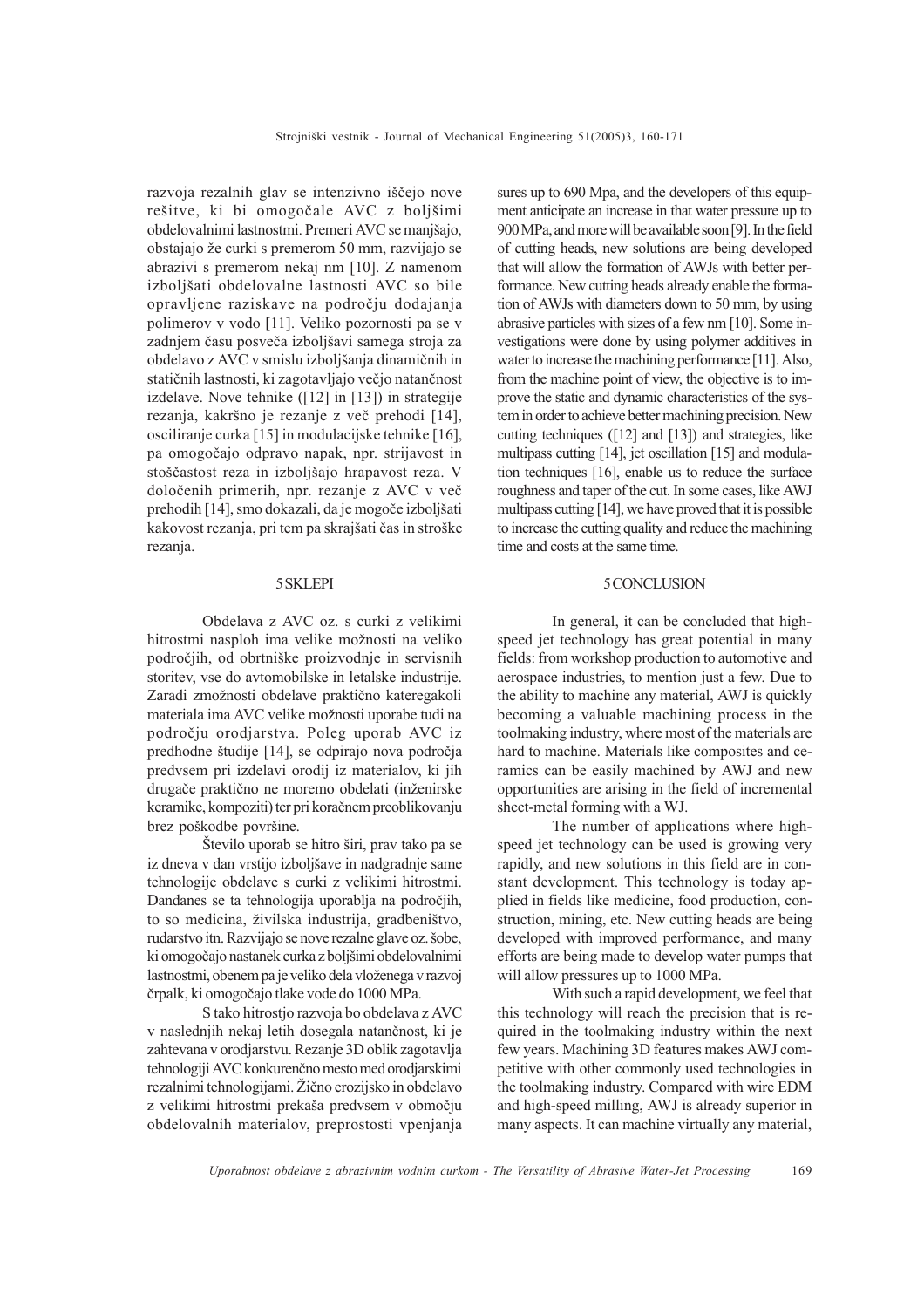zaradi majhnih sil in drugih vplivov na obdelovanec ter v večini primerov večji hitrosti odvzema. S tem bo mogoče zmanjšati stroške izdelave orodij, obenem pa bo mogoèe obdelovati materiale, ki pomenijo izziv za postopke odrezovanja in elektroerozije.

# Zahvala

Predstavljene raziskave so bile podprte s strani mreže odličnosti "4M" s področja mikroobdelave; številka pogodbe: NMP2-CT-2004-500274 ter mreže odličnosti "VRL-KCiP" s podroèja zbiranja znanja v proizvodnem strojništvu; številka pogodbe: NMP2-CT-2004-507487, oboje v sklopu šestega evropskega okvirnega programa.

there is no need for special clamping and fixing devices due to the small forces on the workpiece, and in most cases it is much faster and has more options. In many cases it was observed that using AWJ instead of other machining processes could drastically reduce the machining time and costs.

## Acknowledgement

This work has been supported by the Multi-Material Micro Manufacture: Technology and Applications (4M)" Network of Excellence, Contract Number NMP2-CT-2004-500274 and by the Virtual Research Lab for a Knowledge Community in Production (VRL-KCiP)" Network of Excellence, Contract Number NMP2-CT-2004-507487, both within the EU 6th Framework Program.

## 6 LITERATURA 6 REFERENCES

- [1] Byran, E., L. (1963) High energy jets as a new concept for wood machining. For. Prod. J. 13 (8), 305.
- [2] Sato, H. (1996) A view on east and west through a researcher's experience. Liber Amicorum Prof. Paul Vanherck, 145-155, Katholieke Universiteit Lueven, Belgium.
- [3] Walstad, O., M., P.W. Noecker (1972) Development of high pressure pumps and associated equipment for fluid jet cutting. In: Proceedings of the First International Symposium on Jet Cutting Technology, Paper C3, Coverty, UK, April 1972.
- [4] Summers, D., A. (1995) Waterjetting technology. Chapman & Hall.
- [5] Ojmertz, K.,M.,C. (1994) Abrasive waterjet machining. Licentiate thesis, Chalmers University of Technology, Sweden.
- [6] Jurisevic, B., K.C. Heiniger, K. Kuzman, and M. Junkar (2003) Incremental sheet metal forming with a highspeed water jet. In Kuzman K., Janssen E., Col A., Kerge R., Kessler L., Lenze F.-J., editors, Proceedings of the International Deep Drawing Research Group Conference, IDDRG 2003, 139-148, Bled, Slovenia, 11-15 May 2003. TECOS, Slovenian Tool and Die Development Centre, Celje.
- [7] Jurisevic, B., D. Kramar, K.C. Heiniger, and M. Junkar (2003) New perspectives in 3D abrasive water jet precision manufacturing. In Bley H., editor, Proceedings of the 36<sup>th</sup> CIRP-International Seminar on Manufacturing Systems: Progress in Virtual Manufacturing Systems, 507-512, Saarbruecken, Germany, 03-05 June 2003. University of Saarland, Germany.
- [8] Orbanic, H., M. Junkar (2003) A feasibility study of drilling small holes with abrasive water jet. In Kuzman K., editor, Proceedins of the 4<sup>th</sup> International Conference on Industrial Tools, ICIT 2003, 343-346, Bled, Slovenia, 8-12 April 2003. TECOS, Slovenian Tool and Die Development Centre.
- [9] Louis, H., M. Mohamed, and F. Pude (2003) Cutting mechanism and cutting efficiency for water pressures above 600 MPa. In Summers D., editor, Proceedings of the 2003 WJTA American WaterJet Conference, paper 1-A, Houston, Texas, USA, 16-19 August 2003, WJTA, WaterJet Technology Association.
- [10] Miller, D., S. (2003) Developments in abrasive waterjets for micromachining. In Summers D., editor, Proceedings of the 2003 WJTA American WaterJet Conference, paper 5-F, Houston, Texas, USA, 16-19 August 2003, WJTA, WaterJet Technology Association.
- [11] Louis, H., F. Pude and von Rad, Ch. (2003) Potential of polymeric additives for the cutting efficiency of abrasive waterjets. In Summers D., editor, Proceedings of the 2003 WJTA American WaterJet Conference, paper 3-D, Houston, Texas, USA, 16-19 August 2003, WJTA, WaterJet Technology Association.